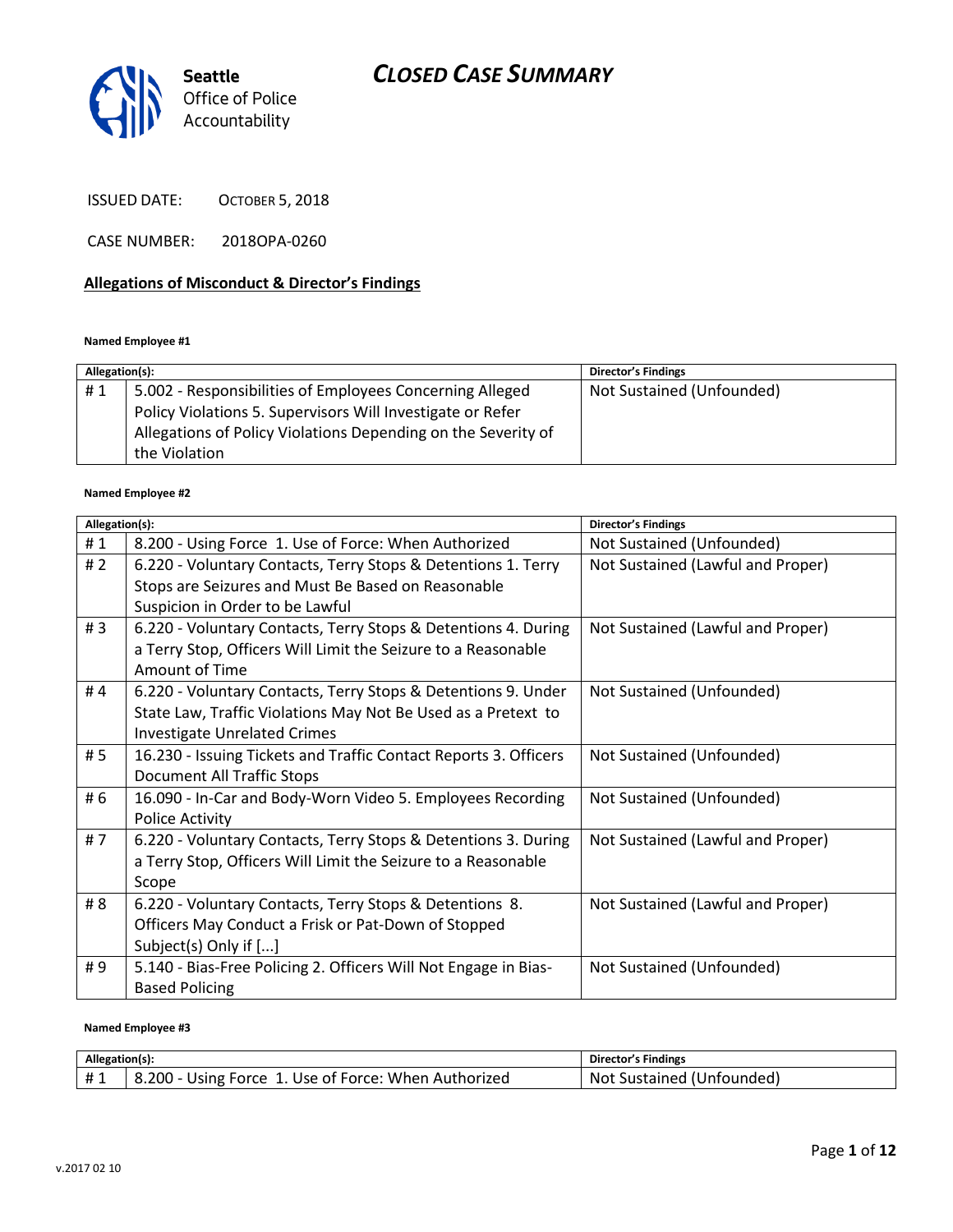

**Seattle** *Office of Police Accountability*

# *CLOSE CASE SUMMARY*

OPA CASE NUMBER: 2018OPA-0260

| #2  | 6.220 - Voluntary Contacts, Terry Stops & Detentions 1. Terry<br>Stops are Seizures and Must Be Based on Reasonable<br>Suspicion in Order to be Lawful                | Not Sustained (Lawful and Proper) |
|-----|-----------------------------------------------------------------------------------------------------------------------------------------------------------------------|-----------------------------------|
| #3  | 6.220 - Voluntary Contacts, Terry Stops & Detentions 4. During<br>a Terry Stop, Officers Will Limit the Seizure to a Reasonable<br>Amount of Time                     | Not Sustained (Lawful and Proper) |
| #4  | 6.220 - Voluntary Contacts, Terry Stops & Detentions 9. Under<br>State Law, Traffic Violations May Not Be Used as a Pretext to<br><b>Investigate Unrelated Crimes</b> | Not Sustained (Unfounded)         |
| # 5 | 16.230 - Issuing Tickets and Traffic Contact Reports 3. Officers<br>Document All Traffic Stops                                                                        | Not Sustained (Unfounded)         |
| # 6 | 5.001 - Standards and Duties 11. Employees Shall Be Truthful<br>and Complete in All Communication                                                                     | Not Sustained (Unfounded)         |
| #7  | 16.090 - In-Car and Body-Worn Video 5. Employees Recording<br><b>Police Activity</b>                                                                                  | Not Sustained (Unfounded)         |
| # 8 | 6.220 - Voluntary Contacts, Terry Stops & Detentions 3. During<br>a Terry Stop, Officers Will Limit the Seizure to a Reasonable<br>Scope                              | Not Sustained (Lawful and Proper) |
| #9  | 6.220 - Voluntary Contacts, Terry Stops & Detentions 8.<br>Officers May Conduct a Frisk or Pat-Down of Stopped<br>Subject(s) Only if []                               | Not Sustained (Unfounded)         |
| #10 | 5.140 - Bias-Free Policing 2. Officers Will Not Engage in Bias-<br><b>Based Policing</b>                                                                              | Not Sustained (Unfounded)         |

#### **Named Employee #4**

| Allegation(s): |                                                                                                                     | <b>Director's Findings</b>        |
|----------------|---------------------------------------------------------------------------------------------------------------------|-----------------------------------|
| #1             | 6.220 - Voluntary Contacts, Terry Stops & Detentions 1. Terry<br>Stops are Seizures and Must Be Based on Reasonable | Not Sustained (Lawful and Proper) |
|                | Suspicion in Order to be Lawful                                                                                     |                                   |
| # 2            | 6.220 - Voluntary Contacts, Terry Stops & Detentions 8.                                                             | Not Sustained (Lawful and Proper) |
|                | Officers May Conduct a Frisk or Pat-Down of Stopped                                                                 |                                   |
|                | Subject(s) Only if []                                                                                               |                                   |
| #3             | 5.140 - Bias-Free Policing 2. Officers Will Not Engage in Bias-                                                     | Not Sustained (Unfounded)         |
|                | <b>Based Policing</b>                                                                                               |                                   |

#### **Named Employee #5**

| Allegation(s): |                                                               | Director's Findings               |
|----------------|---------------------------------------------------------------|-----------------------------------|
| #1             | 6.220 - Voluntary Contacts, Terry Stops & Detentions 1. Terry | Not Sustained (Lawful and Proper) |
|                | Stops are Seizures and Must Be Based on Reasonable            |                                   |
|                | Suspicion in Order to be Lawful                               |                                   |
| # $2$          | 6.220 - Voluntary Contacts, Terry Stops & Detentions 8.       | Not Sustained (Lawful and Proper) |
|                | Officers May Conduct a Frisk or Pat-Down of Stopped           |                                   |
|                | Subject(s) Only if []                                         |                                   |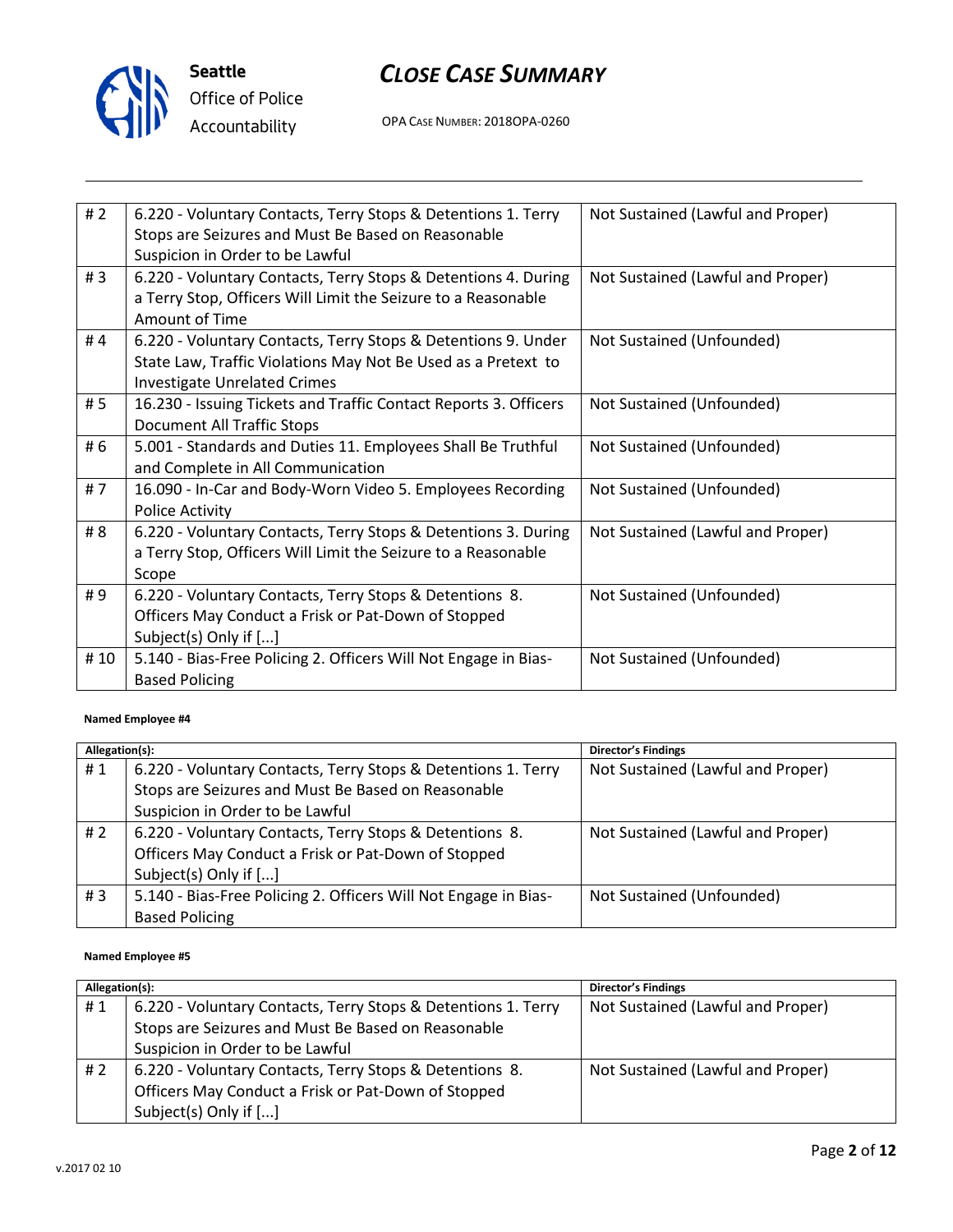

OPA CASE NUMBER: 2018OPA-0260

| #3 | 15.140 - Bias-Free Policing 2. Officers Will Not Engage in Bias- | Not Sustained (Unfounded) |
|----|------------------------------------------------------------------|---------------------------|
|    | <b>Based Policing</b>                                            |                           |

## *This Closed Case Summary (CCS) represents the opinion of the OPA Director regarding the misconduct alleged and therefore sections are written in the first person.*

#### **EXECUTIVE SUMMARY:**

Various misconduct was alleged concerning the detention of the Complainant, including that the officers lacked reasonable suspicion, that the stop was unreasonable in scope, that there were improper frisks, that it constituted a pretext stop, that excessive force was used, and that the officers engaged in biased policing.

#### **STATEMENT OF FACTS:**

Named Employee #2 (NE#2) and Named Employee #3 (NE#3) contacted the occupants of a parked car. The driver was the Complainant and there was a front passenger. NE#2 asked the driver what was going on and asked him whether he had put something behind the seat. NE#2 instructed the Complainant to get out of the vehicle, again asked whether he was shoving something between the seats, and frisked him. The other Named Employees then arrived at the scene.

NE#2 told the Complainant that he had been making him nervous. NE#3, Named Employee #4 (NE#4), and Named Employee #5 (NE#5) removed the passenger from the car and he was also frisked by NE#4 and NE#5. Both the Complainant and the passenger sat on the fender of the vehicle. The passenger asked what they had done wrong and NE#2 stated that they had been observed speeding and cutting other motorists off on the highway. The Complainant denied that he had done so and told NE#2 that they had the wrong suspects.

A K-9 unit was brought to the scene. The K-9 did not hit on the vehicle and was unable to be used to detect drugs on the Complainant's person. The Complainant refused to allow NE#2 to search his pockets. NE#2 and the Complainant went back and forth on this request multiple times; however, the Complainant continually refused to let him conduct the search. NE#2 spoke with his supervisor, Named Employee #1 (NE#1) and then made a phone call. As a result of that phone call, NE#2 told NE#1 that they were not going to impound the vehicle.

NE#2 went back to speak with the Complainant and urged him to disclose whether there were narcotics in the truck. The Complainant denied that there were. The officers then told the Complainant and the passenger that they were free to leave and gave the Complainant a business card but no other documentation. In total, the stop lasted for approximately 31 minutes. The officers then left the scene. NE#3 later documented the stop using a Street Check.

The Complainant initiated this complaint with OPA alleging that he was unlawfully stopped, "roughed up," and that the stop was due to his race (African-American).

OPA initiated this investigation. After reviewing the documentation generated by NE#3 and the video of the stop, OPA was concerned that it could have been a pretext stop and that the documentation was deficient and potentially inaccurate. OPA also believed at the time that the officers may not have had reasonable suspicion for the stop, may have improperly extended the stop beyond a reasonable scope, and may have frisked the Complainant and the passenger without a legal basis to do so.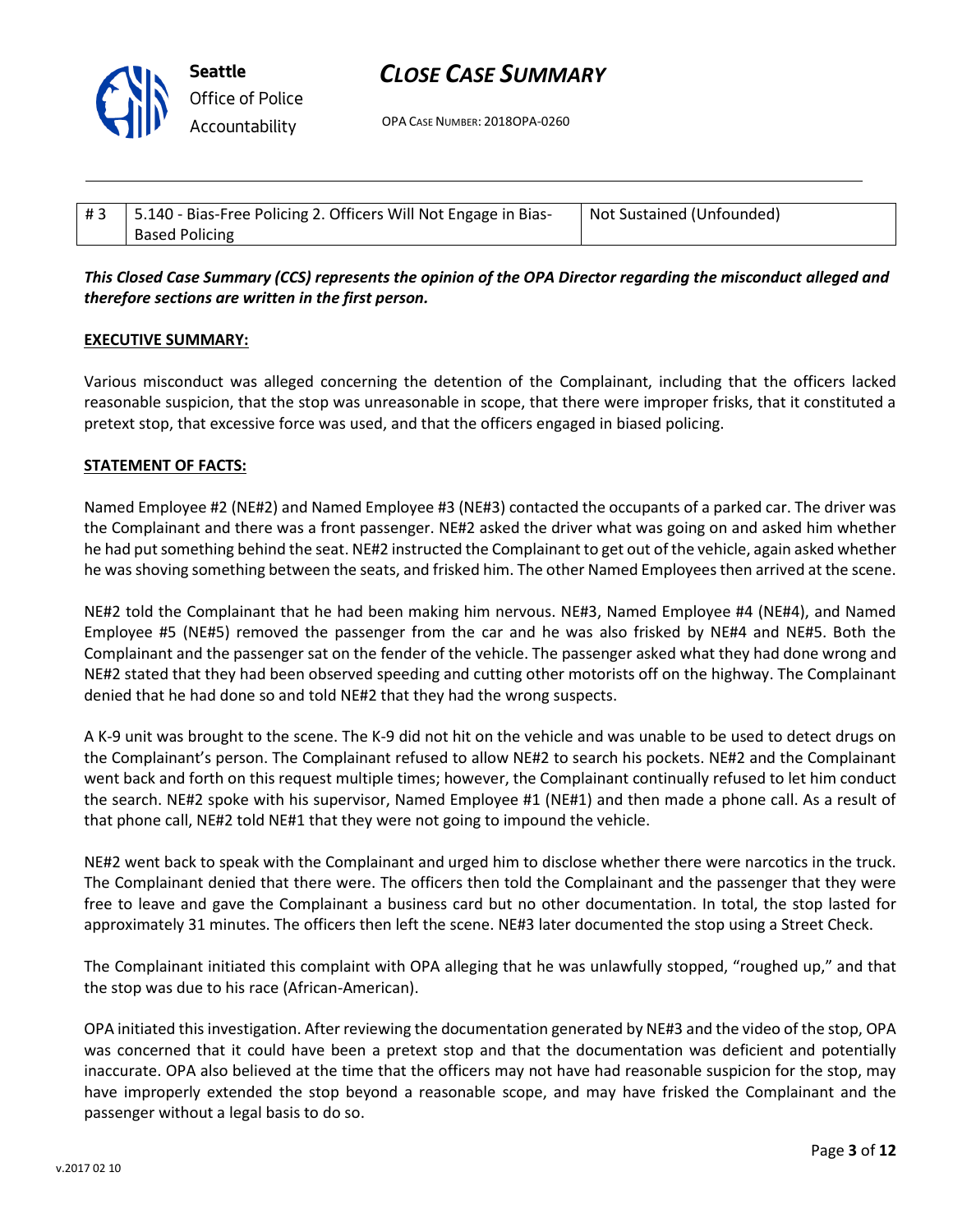OPA CASE NUMBER: 2018OPA-0260

During its investigation, OPA learned that this stop was made as part of an ongoing narcotics investigation. The Named Employees stated that they had been conducting wiretaps and other information gathering that indicated that the Complainant had engaged in a narcotics transaction during which the passenger was present. The stop was effectuated as part of that narcotics operation and based on probable cause to arrest; however, this was not conveyed to the Complainant at the time and a ruse was used. When the K-9 did not detect narcotics from the Complainant's car and when it could not be used on his person, the Named Employees, in consultation with other working on the operation, made the strategic decision to release the Complainant from the scene without arresting him. The Complainant was later arrested, prosecuted, and convicted for narcotics-related offenses.

#### **ANALYSIS AND CONCLUSIONS:**

#### **Named Employee #1 - Allegations #1**

## *5.002 - Responsibilities of Employees Concerning Alleged Policy Violations 5. Supervisors Will Investigate or Refer Allegations of Policy Violations Depending on the Severity of the Violation*

SPD Policy 5.002-POL-5 requires supervisors who become aware of a potential policy violation to investigate or refer the allegations depending on their severity. Minor allegations of misconduct may be investigated by a supervisor, while allegations of serious misconduct must be referred to OPA. (SPD Policy 5.002-POL-5.)

NE#1 denied that he violated this policy. He asserted that he did not believe that any of the Named Employees committed any misconduct and, as such, he had no obligation to make an OPA referral related to this case.

As discussed more fully herein, I agree that the Named Employees did not engage in any policy violations. Accordingly, NE#1 acted consistent with this policy when he did not make an OPA referral. For these reasons, I recommend that this allegation be Not Sustained – Unfounded.

## Recommended Finding: **Not Sustained (Unfounded)**

### **Named Employee #2 - Allegations #1** *8.200 - Using Force 1. Use of Force: When Authorized*

As indicated above, the Complainant alleged that he was "roughed up" during the stop. This was construed by OPA to be a claim of excessive force and it was alleged against NE#2 and NE#3 as they were the primary officers who initiated the stop.

Based on a review the Department video, which captured the entirety of the stop, there is no indication that NE#2, NE#3, or any other officer used force on the Complainant, let alone excessive force. Accordingly, there is no evidentiary support for the Complainant's allegation.

For these reasons, I recommend that this allegation be Not Sustained – Unfounded as against both NE#2 and NE#3.

#### Recommended Finding: **Not Sustained (Unfounded)**



**Seattle** *Office of Police Accountability*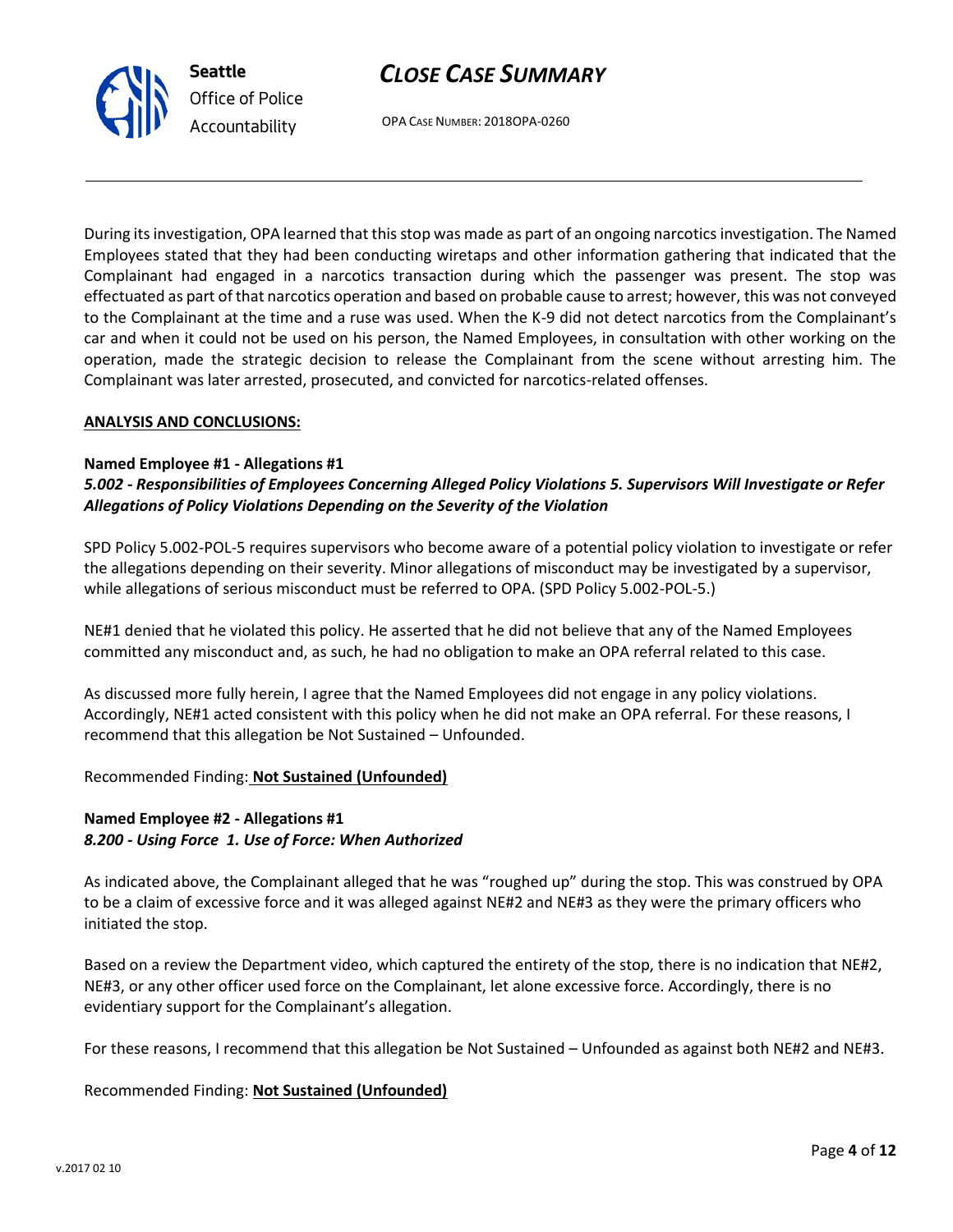



OPA CASE NUMBER: 2018OPA-0260

## **Named Employee #2 - Allegation #2**

## *6.220 - Voluntary Contacts, Terry Stops & Detentions 1. Terry Stops are Seizures and Must Be Based on Reasonable Suspicion in Order to be Lawful*

SPD Policy 6.220-POL-1 governs Terry stops and stands for the proposition that Terry stops are seizures of an individual and, as such, must be based on reasonable suspicion in order to be lawful. SPD Policy defines a Terry stop as: "A brief, minimally invasive seizure of a suspect based upon articulable reasonable suspicion in order to investigate possible criminal activity." (SPD Policy 6.220-POL-2(b).) SPD Policy further defines reasonable suspicion as: "Specific, objective, articulable facts, which, taken together with rational inferences, would create a wellfounded suspicion that there is a substantial possibility that a subject has engaged, is engaging or is about to engage in criminal conduct." (*Id*.) Whether a Terry stop is reasonable is determined by looking at "the totality of the circumstances, the officer's training and experience, and what the officer knew before the stop." (*Id*.) While "[i]nformation learned during the stop can lead to additional reasonable suspicion or probable cause that a crime has occurred, it "cannot provide the justification for the original stop." (*Id*.)

The Named Employees told OPA that the Complainant was one of the subjects in an ongoing narcotics investigation. Based on wiretaps and other information gathering, the Named Employees determined that the Complainant had engaged in a narcotics transaction during which the passenger in the vehicle was present. As such, at the time of the detention, the officers believed that they had probable cause to arrest the Complainant.

The Named Employees ultimately made the decision to not arrest the Complainant after consultation with the individuals running the narcotics investigation. This decision was made in order not to compromise the overall investigation. The Complainant was later arrested, prosecuted, and convicted of narcotics related offenses.

Based on the information available to OPA, there appears to have been a more than sufficient legal basis to stop and detain the Complainant. Indeed, the officers proffered evidence suggesting that they had probable cause to arrest at the time, which is a higher standard than the reasonable suspicion needed to conduct a Terry stop. As such, I recommend that this allegation be Not Sustained – Lawful and Proper as against NE#2, NE#3, NE#4, and NE#5.

## Recommended Finding: **Not Sustained (Lawful and Proper)**

#### **Named Employee #2 - Allegation #3**

## *6.220 - Voluntary Contacts, Terry Stops & Detentions 4. During a Terry Stop, Officers Will Limit the Seizure to a Reasonable Amount of Time*

SPD Policy 6.220-POL-4 requires that officers limit Terry stops to a reasonable amount of time. It instructs that "subjects may only be seized for that period of time necessary to effect the purpose of the stop." (SPD Policy 6.220- POL-4.)

Here, the Named Employees detained the Complainant to determine whether he was actively engaged in narcotics activity. This included questioning him and the passenger, as well as bringing a K-9 to the scene to engage in drug detection. The stop in this incident lasted for around 31 minutes. While that it on the long side, I do not find that it was unreasonable as a matter of policy or law under the circumstances.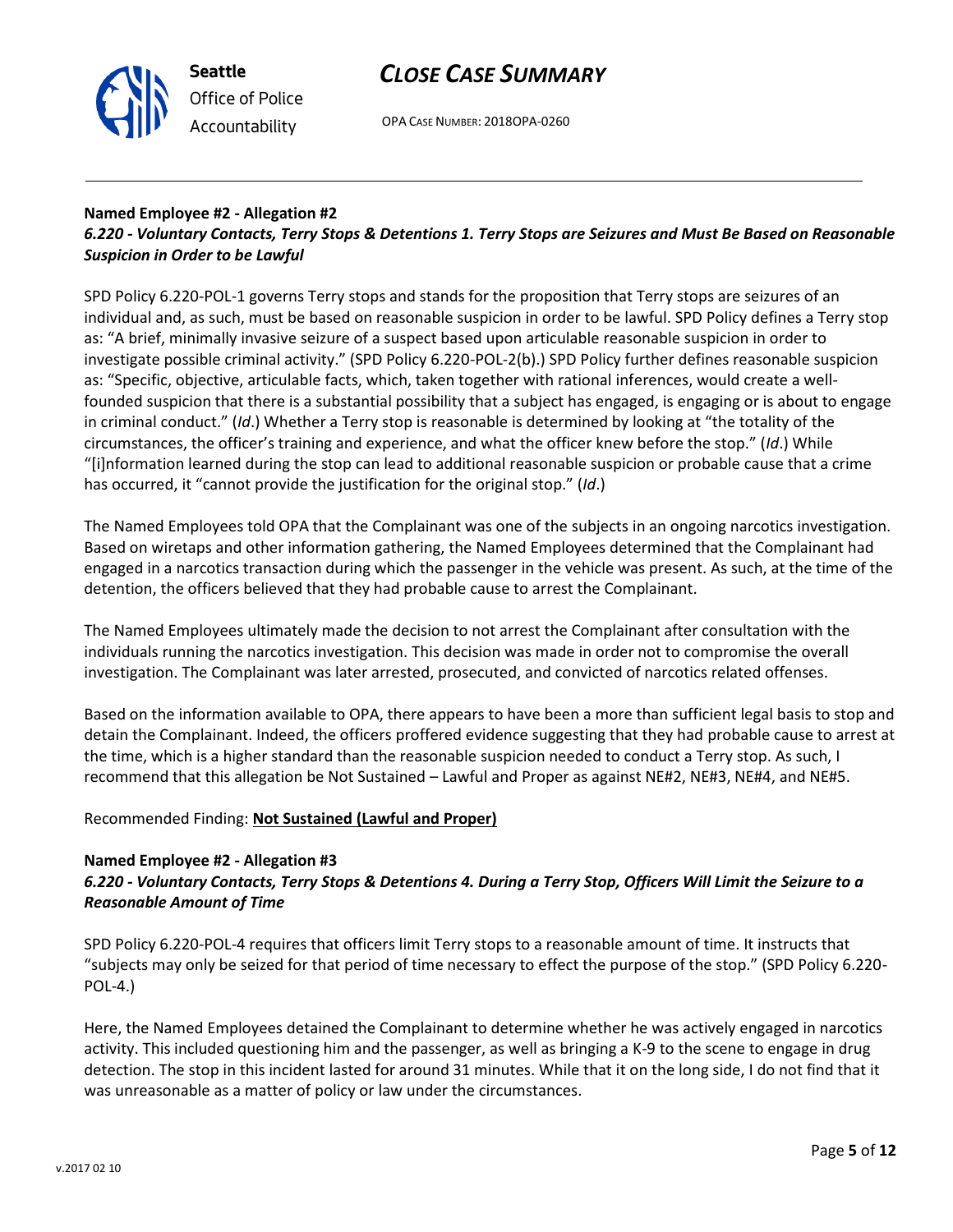

OPA CASE NUMBER: 2018OPA-0260

This was a serious offense that was part of an ongoing operation. Moreover, as detailed by the officers, they had probable cause to arrest at the time of the stop. As such, I find that the officers were warranted in detraining the Complainant for this period of time to complete a thorough investigation and to take precautions to ensure that they did not compromise their overall narcotics operation.

For these reasons, I recommend that this allegation be Not Sustained – Lawful and Proper as against both NE#2 and NE#3.

## Recommended Finding: **Not Sustained (Lawful and Proper) Named Employee #2 - Allegations #4** *6.220 - Voluntary Contacts, Terry Stops & Detentions 9. Under State Law, Traffic Violations May Not Be Used as a Pretext to Investigate Unrelated Crimes*

SPD Policy 6.220-POL-9 precludes the use of a traffic violation to investigate unrelated crimes. The policy defines "pretext" as where an officer stops "a suspect for an infraction to investigate criminal activity for which the officer has neither reasonable suspicion nor probable cause." (SPD Policy 6.220-POL-9.) The policy explains that pretext stops are prohibited by law. (*Id.*) It further explains that: "Officers must actually, consciously, and independently determine that a traffic stop is reasonably necessary in order to address a suspected traffic infraction." (*Id*.)

The Named Employees stated that the basis they gave the Complainant for the stop constituted a ruse. They explained that the actual reason that they stopped the Complainant was because they had probable cause to arrest him for engaging in a narcotics transaction. As the officers had probable cause to arrest, this was not a pretext stop as such a stop only exists where there is an *absence* of probable cause or reasonable suspicion for the offense being investigated.

For these reasons, I recommend that this allegation be Not Sustained – Unfounded as against NE#2 and NE#3.

Recommended Finding: **Not Sustained (Unfounded)**

## **Named Employee #2 - Allegation #5** *16.230 - Issuing Tickets and Traffic Contact Reports 3. Officers Document All Traffic Stops*

NE#2 and NE#3 asserted that they did not make a traffic stop and, instead, initiated the detention of the Complainant while his vehicle was parked. As such, they contended that this policy, which requires that traffic stops be documented, was inapplicable to this incident. They explained that NE#3 generated a street check that that memorialized the contact and this documentation was sufficient.

Based on my review of the nature the stop, I agree with NE#2 and NE#3 that this policy is inapplicable. I also do not believe that this was a traffic stop and, as such, the documentation referenced in this policy did not need to be completed.

For these reasons, I recommend that this allegation be Not Sustained – Unfounded as against both NE#2 and NE#3.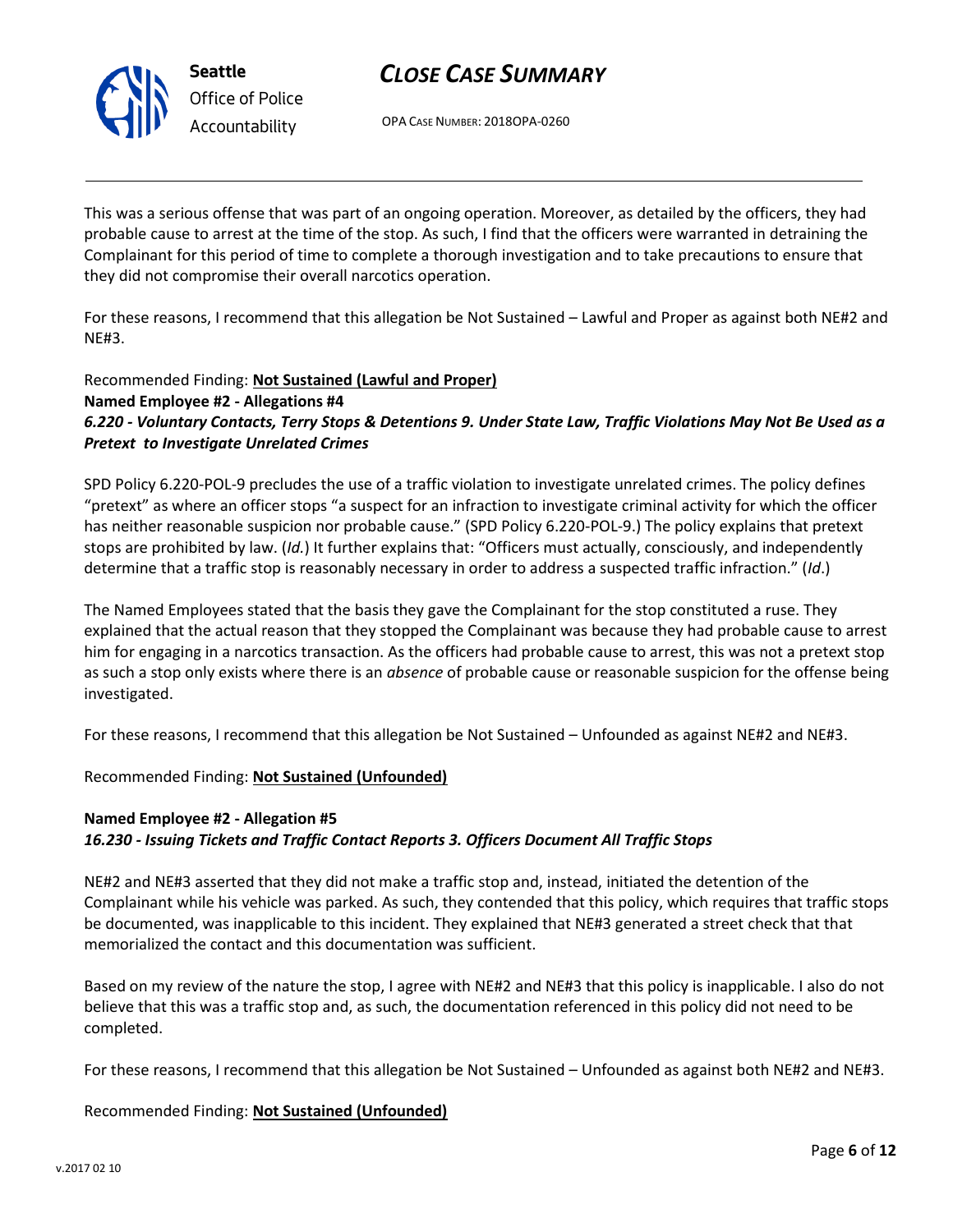OPA CASE NUMBER: 2018OPA-0260

## **Named Employee #2 - Allegation #6** *16.090 - In-Car and Body-Worn Video 5. Employees Recording Police Activity*

SPD Policy 16.090-POL-5 concerns when Department employees are required to record police activity. SPD Policy 16.090-POL-5(b) sets forth the categories of activity that must be recorded, which include: responses to dispatched calls starting before the employee arrives on the scene; traffic and Terry stops; on-view infractions and criminal activity; arrests and seizures; searches and inventories of vehicles, persons, or premises; and questioning victims, suspects, or witnesses.

During OPA's investigation, it was determined that NE#2 and NE#3 recorded both ICV and BWV. As such, they complied with this policy and, accordingly, I recommend that this allegation be Not Sustained – Unfounded as against both officers.

Recommended Finding: **Not Sustained (Unfounded)**

## **Named Employee #2 - Allegations #7**

**Seattle**

*Office of Police Accountability*

## *6.220 - Voluntary Contacts, Terry Stops & Detentions 3. During a Terry Stop, Officers Will Limit the Seizure to a Reasonable Scope*

SPD Policy 6.200-POL-3 requires that officers limit a seizure to a reasonable scope. The policy further states that: "Actions that would indicate to a reasonable person that they are being arrested or indefinitely detained may convert a Terry stop into an arrest requiring probable cause or an arrest warrant." (SPD Policy 6.200-POL-3.)

Here, the stop of the Complainant and the passenger was extended in four main respects. First, they were ordered out of the vehicle and made to sit on the fender. Second, their IDs were taken from them and brought to the patrol car. Third, they were both frisked. Fourth, the stop was on the long end at around 31 minutes.

Under the circumstances of this case and based on the ongoing narcotics investigation being conducted by the Named Employees and others, I do not find that any of these extensions of the stop were unreasonable. Moreover, I do not believe that they converted the detention into an arrest. However, even if they did, the Named Employees all asserted that they had probable cause to arrest both the Complainant and the passenger for narcotics crimes.

As such, I recommend that this allegation be Not Sustained – Lawful and Proper as against NE#2 and NE#3.

Recommended Finding: **Not Sustained (Lawful and Proper)**

#### **Named Employee #2 - Allegations #8**

## *6.220 - Voluntary Contacts, Terry Stops & Detentions 8. Officers May Conduct a Frisk or Pat-Down of Stopped Subject(s) Only if [...]*

SPD Policy 6.220-POL-8 states that: "Officers may conduct a frisk or a pat-down of a stopped subject only if they reasonably suspect that the subject may be armed and presently dangerous." The policy explains that: "The decision to conduct a frisk or pat-down is based upon the totality of the circumstances and the reasonable conclusions drawn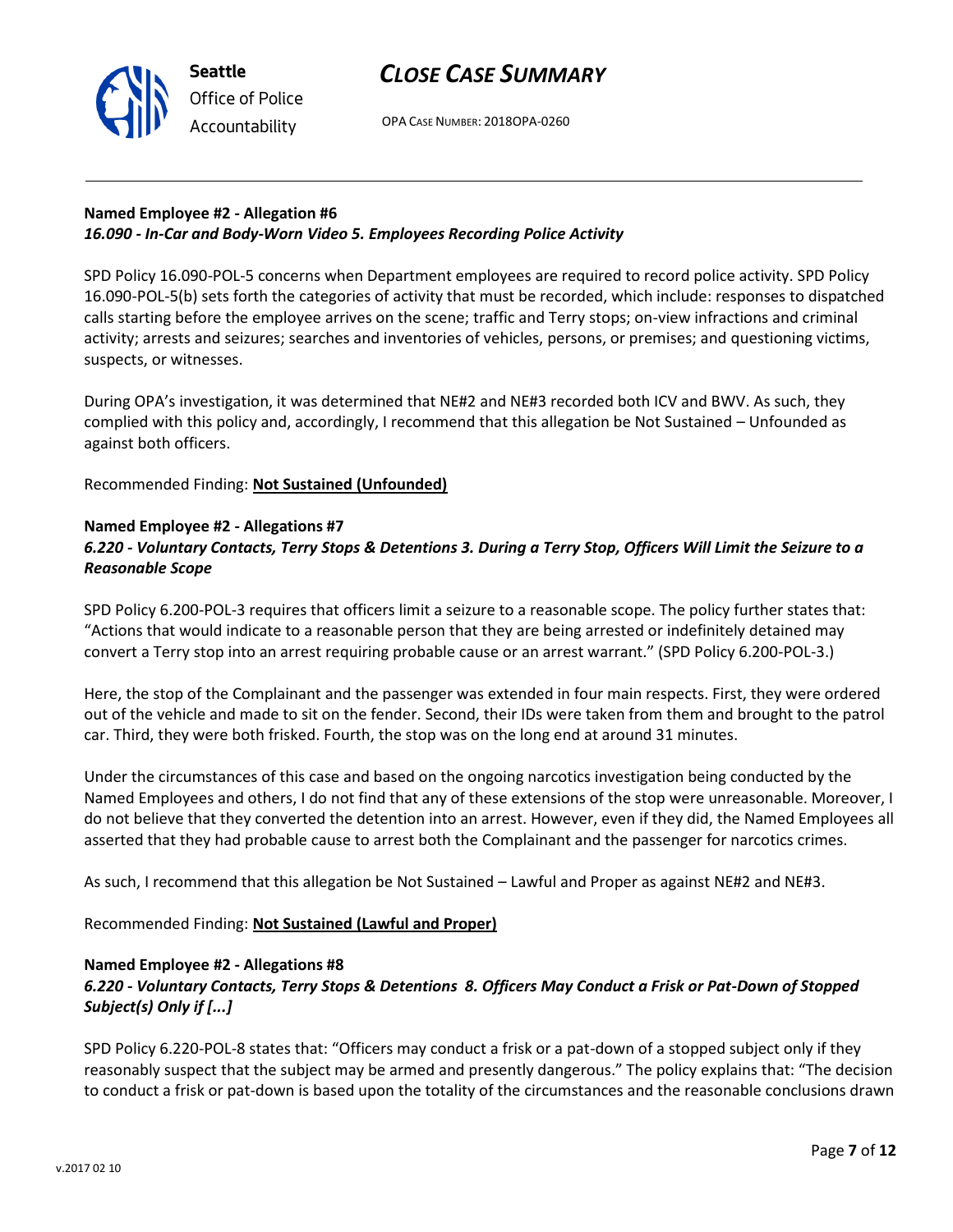

OPA CASE NUMBER: 2018OPA-0260

from the officer's training and experience." (SPD Policy 6220-POL-8.) The policy provides a non-exclusive list of factors supporting such a search. (*Id.*)

NE#2 conducted a frisk of the Complainant's person. NE#2 contended that the frisk was justified based on his knowledge of the Complainant's status as a "career criminal," the fact that the officers had probable cause to arrest the Complainant for a narcotics transaction, and NE#2's belief that the Complainant could be armed. The Department video indicated that NE#2 conducted a limited search of the Complainant and did not reach inside of his pockets.

Based on my review of the record, including the statements of all of the Named Employees, I find that NE#2 had sufficient justification to frisk the Complainant. Given the knowledge that the Complainant had engaged in narcotics activity, NE#2's concern that he could be armed was warranted. Ultimately, NE#2 conducted a limited frisk, which ended once it was determined that the Complainant was not armed.

For these reasons, I recommend that this allegation be Not Sustained – Lawful and Proper.

### Recommended Finding: **Not Sustained (Lawful and Proper)**

#### **Named Employee #2 - Allegations #9** *5.140 - Bias-Free Policing 2. Officers Will Not Engage in Bias-Based Policing*

SPD policy prohibits biased policing, which it defines as "the different treatment of any person by officers motivated by any characteristic of protected classes under state, federal, and local laws as well other discernible personal characteristics of an individual." (SPD Policy 5.140.) This includes different treatment based on the race of the subject. (*See id*.)

Based on my review of the record, there is no evidence that the Named Employees detained and investigated the Complainant based on his race. Instead, the Named Employees believed that they had a legal basis to detain and, for that matter, to arrest the Complainant based on his involvement in a narcotics transaction. There is no indication that law enforcement action was taken against the Complainant due to his status as an African-American man.

For these reasons, I recommend that this allegation be Not Sustained – Unfounded as against NE#2, NE#3, NE#4, and NE#5.

Recommended Finding: **Not Sustained (Unfounded)**

### **Named Employee #3 - Allegations #1** *8.200 - Using Force 1. Use of Force: When Authorized*

For the same reasons as stated above (*see* Named Employee #2, Allegation #1), I recommend that this allegation be Not Sustained – Unfounded.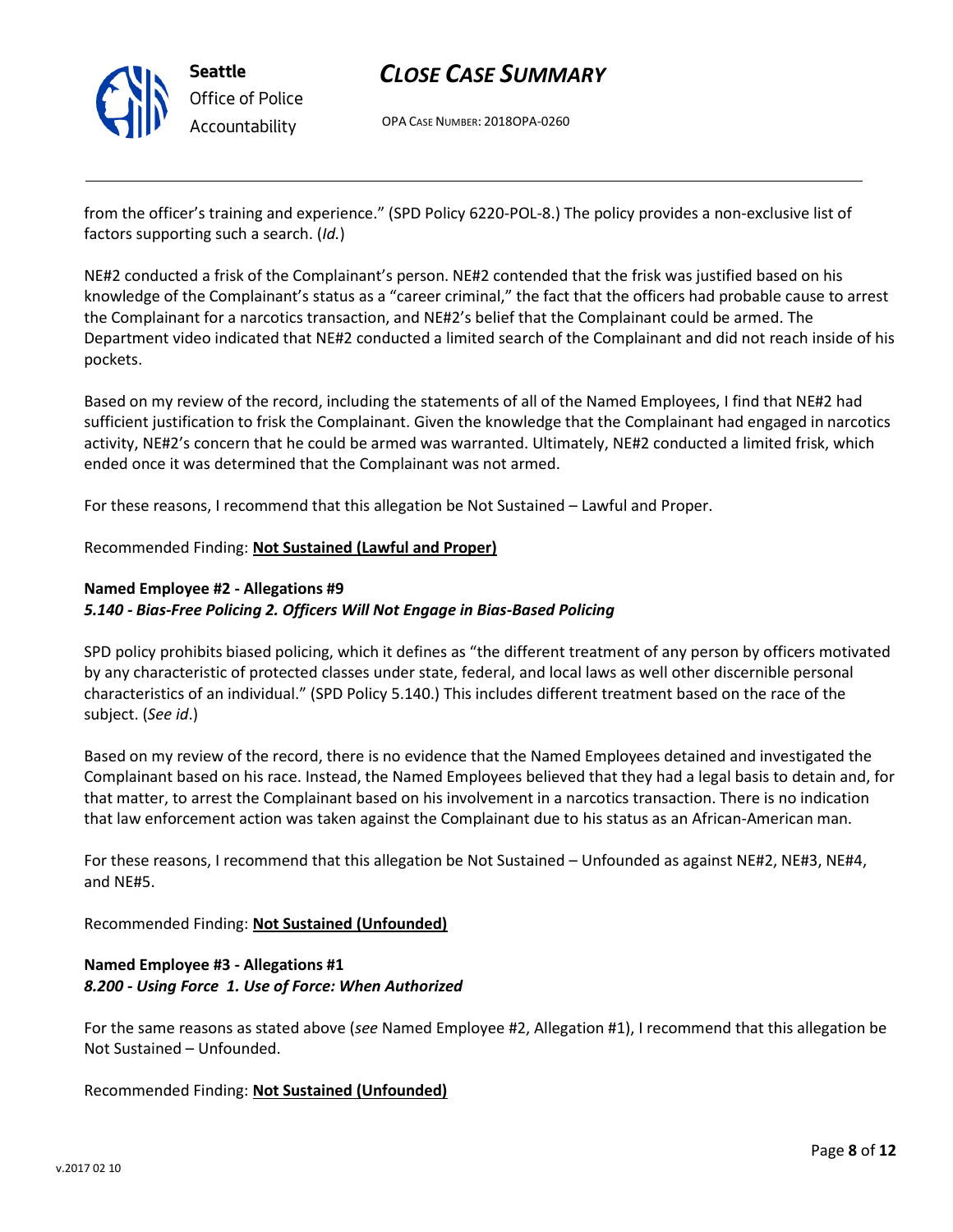

OPA CASE NUMBER: 2018OPA-0260

#### **Named Employee #3 - Allegation #2**

*6.220 - Voluntary Contacts, Terry Stops & Detentions 1. Terry Stops are Seizures and Must Be Based on Reasonable Suspicion in Order to be Lawful*

For the same reasons as stated above (see Named Employee #2, Allegation #2), I recommend that this allegation be Not Sustained – Lawful and Proper.

Recommended Finding**: Not Sustained (Lawful and Proper)**

#### **Named Employee #3 - Allegation #3** *6.220 - Voluntary Contacts, Terry Stops & Detentions 4. During a Terry Stop, Officers Will Limit the Seizure to a Reasonable Amount of Time*

For the same reasons as stated above (see Named Employee #2, Allegation #3), I recommend that this allegation be Not Sustained – Lawful and Proper.

Recommended Finding: **Not Sustained (Lawful and Proper)**

## **Named Employee #3 - Allegations #4** *6.220 - Voluntary Contacts, Terry Stops & Detentions 9. Under State Law, Traffic Violations May Not Be Used as a Pretext to Investigate Unrelated Crimes*

For the same reasons as stated above (see Named Employee #2, Allegation #4), I recommend that this allegation be Not Sustained – Unfounded.

Recommended Finding: **Not Sustained (Unfounded)**

#### **Named Employee #3 - Allegation #5**

#### *16.230 - Issuing Tickets and Traffic Contact Reports 3. Officers Document All Traffic Stops*

For the same reasons as stated above (*see* Named Employee #2, Allegation #5), I recommend that this allegation be Not Sustained – Unfounded.

Recommended Finding: **Not Sustained (Lawful and Proper)**

### **Named Employee #3 - Allegation #6** *5.001 - Standards and Duties 11. Employees Shall Be Truthful and Complete in All Communication*

SPD Policy 5.001-POL-11 requires Department employees to be truthful and complete in all communications.

This allegation was classified against NE#3 based on the belief that he may have intentionally included inaccurate information in the Street Check that he generated.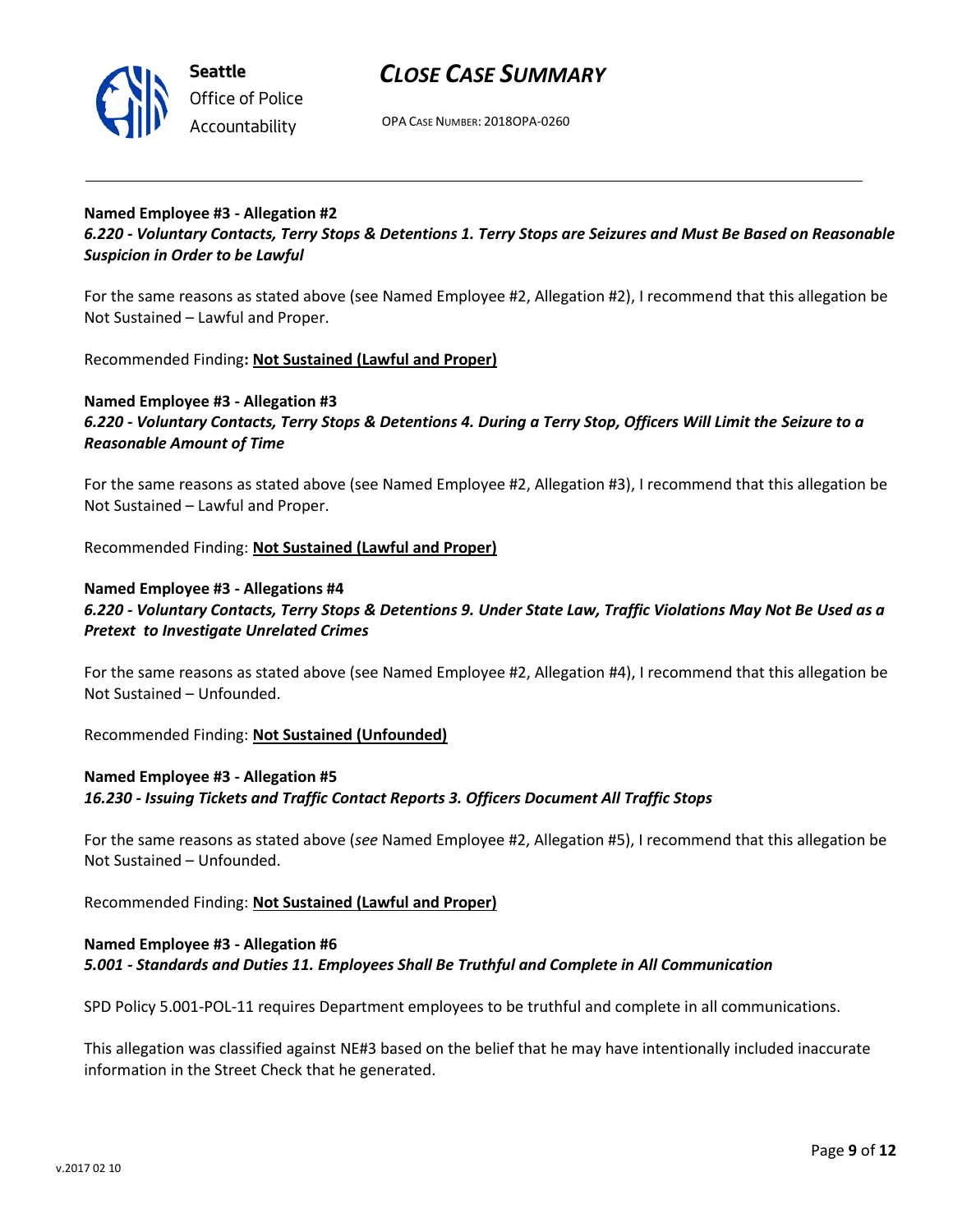



OPA CASE NUMBER: 2018OPA-0260

NE#3 denied including any inaccurate information in the Street Check. He stated that the officers were aware that the Complainant was a career criminal at the time of the stop. He further stated (and NE#1 echoed this) that the Complainant was, in fact, speeding and driving erratically when he was being followed and observed by the officers. Lastly, he told OPA that NE#2 reported seeing the Complainant engage in furtive movements, so he included this information in the Street Check.

NE#3 noted that he did not include any information concerning the narcotics operation because he did not want to compromise it at that time.

I find insufficient evidence to determine that NE#3 engaged in dishonesty. While there is no video evidence of the Complainant speeding and driving erratically and while he denied doing so, multiple Named Employees stated the opposite. Moreover, I find that it was not improper or inaccurate to characterize the Complainant as a "career criminal." Lastly, I find that there is no video evidence discounting NE#2's assertion that the Complainant engaged in furtive movements. As such, and with regard to the question of whether NE#3 deliberately included inaccurate information in the Street Check, I recommend that this allegation be Not Sustained – Unfounded.

## Recommended Finding: **Not Sustained (Unfounded)**

## **Named Employee #3 - Allegations #7** *16.090 - In-Car and Body-Worn Video 5. Employees Recording Police Activity*

For the same reasons as stated above (*see* Named Employee #2, Allegation #6), I recommend that this allegation be Not Sustained – Unfounded.

Recommended Finding: **Not Sustained (Unfounded)**

## **Named Employee #3 - Allegation #8** *6.220 - Voluntary Contacts, Terry Stops & Detentions 3. During a Terry Stop, Officers Will Limit the Seizure to a Reasonable Scope*

For the same reasons as stated above (see Named Employee #2, Allegation #7), I recommend that this allegation be Not Sustained – Lawful and Proper.

Recommended Finding: **Not Sustained (Lawful and Proper)**

## **Named Employee #3 - Allegation #9**

*6.220 - Voluntary Contacts, Terry Stops & Detentions 8. Officers May Conduct a Frisk or Pat-Down of Stopped Subject(s) Only if [...]*

From OPA's review of the Department video, it did not appear that NE#3 frisked anyone. The Complainant was frisked by NE#2 and the passenger appeared to have been frisked by NE#4 and NE#5. As such, I recommend that this allegation be Not Sustained – Unfounded as against him.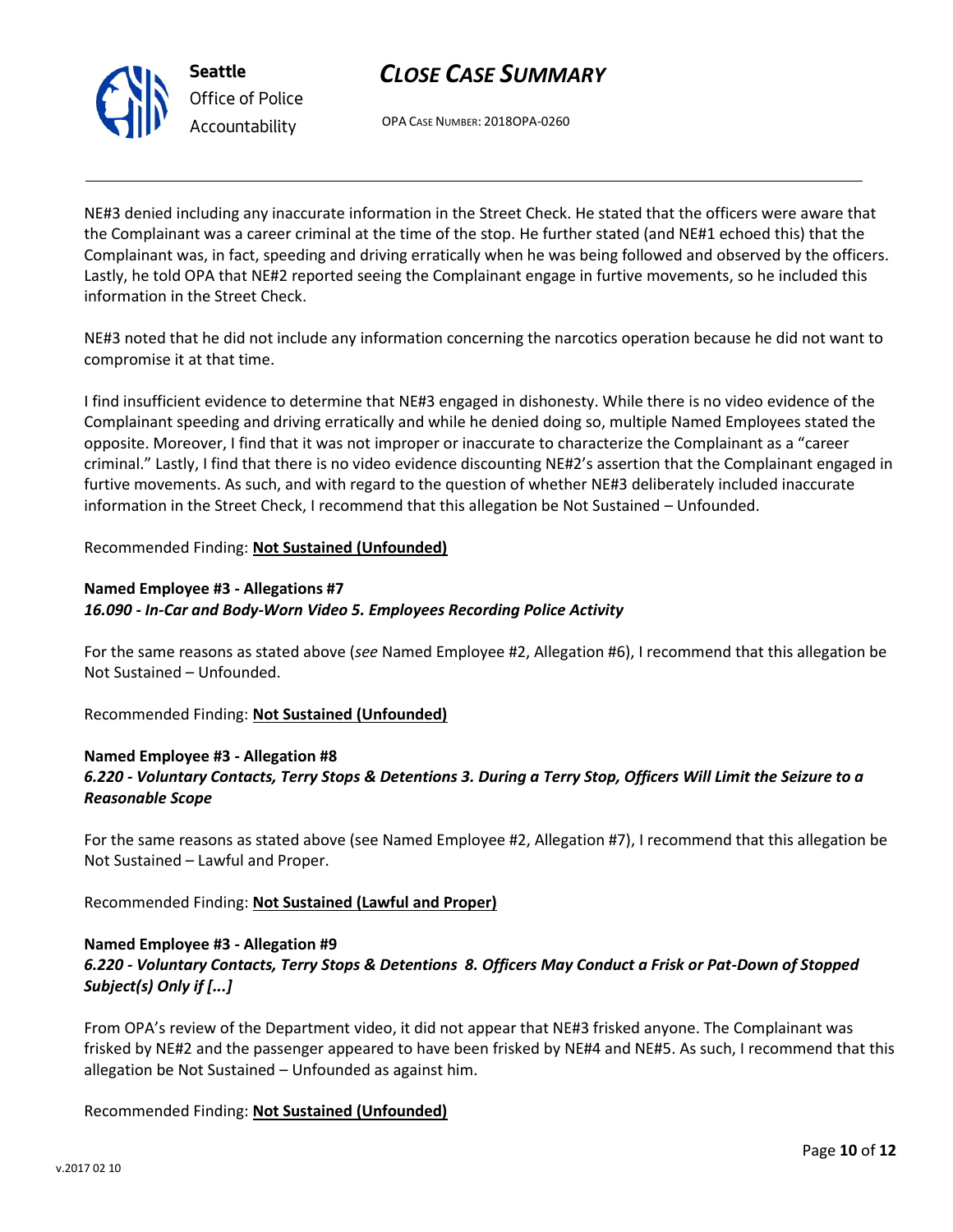

OPA CASE NUMBER: 2018OPA-0260

### **Named Employee #3 - Allegations #10** *5.140 - Bias-Free Policing 2. Officers Will Not Engage in Bias-Based Policing*

For the same reasons as stated above (*see* Named Employee #2, Allegation #9), I recommend that this allegation be Not Sustained – Unfounded.

Recommended Finding: **Not Sustained (Unfounded)**

### **Named Employee #4 - Allegations #1** *6.220 - Voluntary Contacts, Terry Stops & Detentions 1. Terry Stops are Seizures and Must Be Based on Reasonable Suspicion in Order to be Lawful*

For the same reasons as stated above (see Named Employee #2, Allegation #2), I recommend that this allegation be Not Sustained – Lawful and Proper.

Recommended Finding**: Not Sustained (Lawful and Proper)**

## **Named Employee #4 - Allegation #2** *6.220 - Voluntary Contacts, Terry Stops & Detentions 8. Officers May Conduct a Frisk or Pat-Down of Stopped Subject(s) Only if [...]*

NE#4 and NE#5 frisked the passenger. They stated that they were aware that he had been present for and, in their belief, involved in a narcotics transaction. They contended that, given his involvement in a narcotics transaction, risk factors were high and they believed it possible that he could have a weapon. These officers further noted that they believed they had probable cause to arrest the passenger at the time of the frisk.

I find these officers' arguments to be reasonable. I conclude that it was appropriate to frisk the passenger due to the belief that he had been involved in a narcotics transaction and based on the officers' training and experience that suggested that such suspects tended to be armed.

For these reasons, I recommend that this allegation be Not Sustained – Lawful and Proper as against both NE#4 and NE#5.

Recommended Finding: **Not Sustained (Lawful and Proper)**

## **Named Employee #4 - Allegation #3** *5.140 - Bias-Free Policing 2. Officers Will Not Engage in Bias-Based Policing*

For the same reasons as stated above (*see* Named Employee #2, Allegation #9), I recommend that this allegation be Not Sustained – Unfounded.